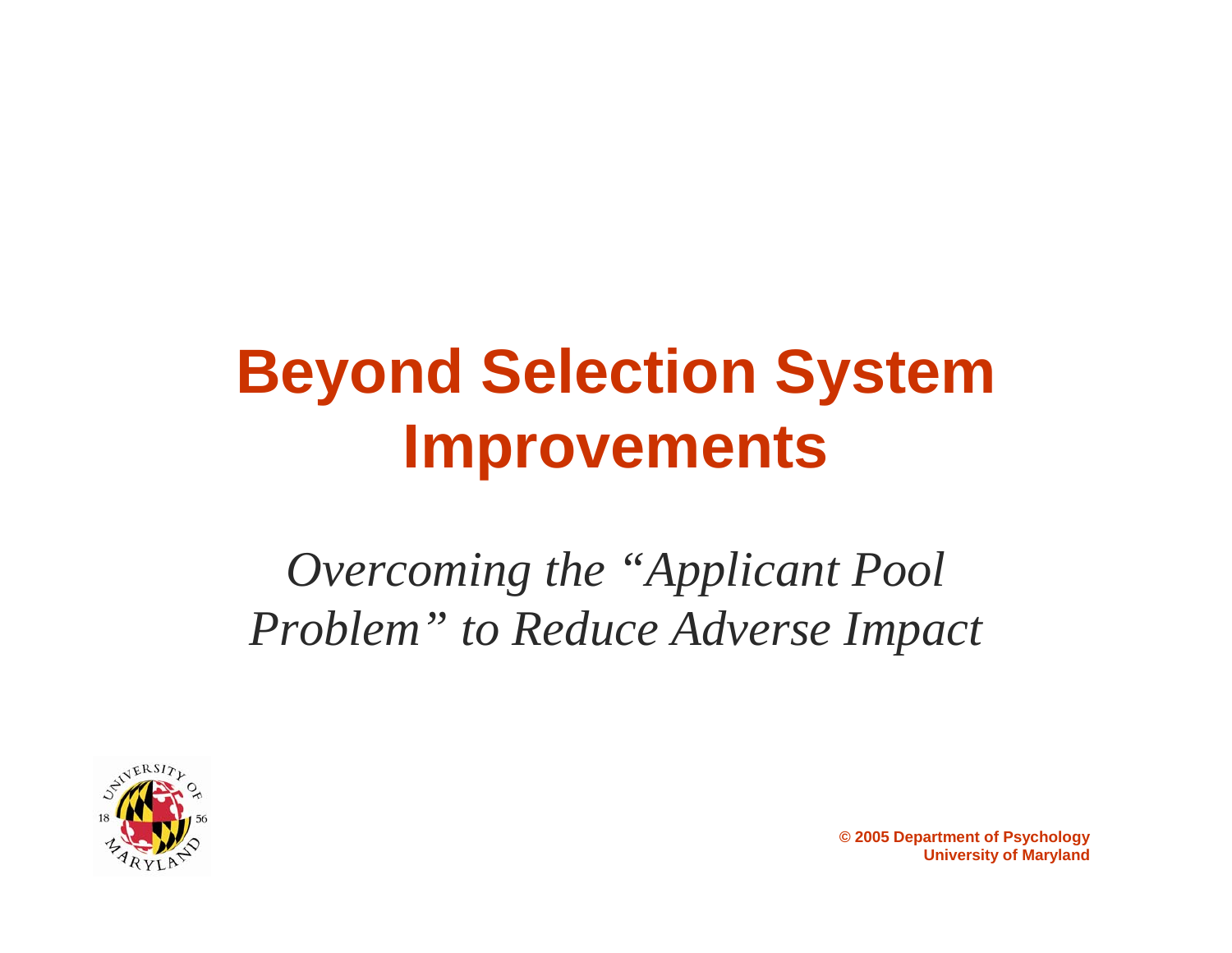# **IPMAAC 2005 Orlando**

- Julie Lyon
	- University of Maryland
- Courtney Dean
	- Personnel Board of Jefferson County (PBJC)
- Anu Ramesh
	- –University of Maryland and BellSouth
- Thank you to PBJC for the opportunity to collect this data.



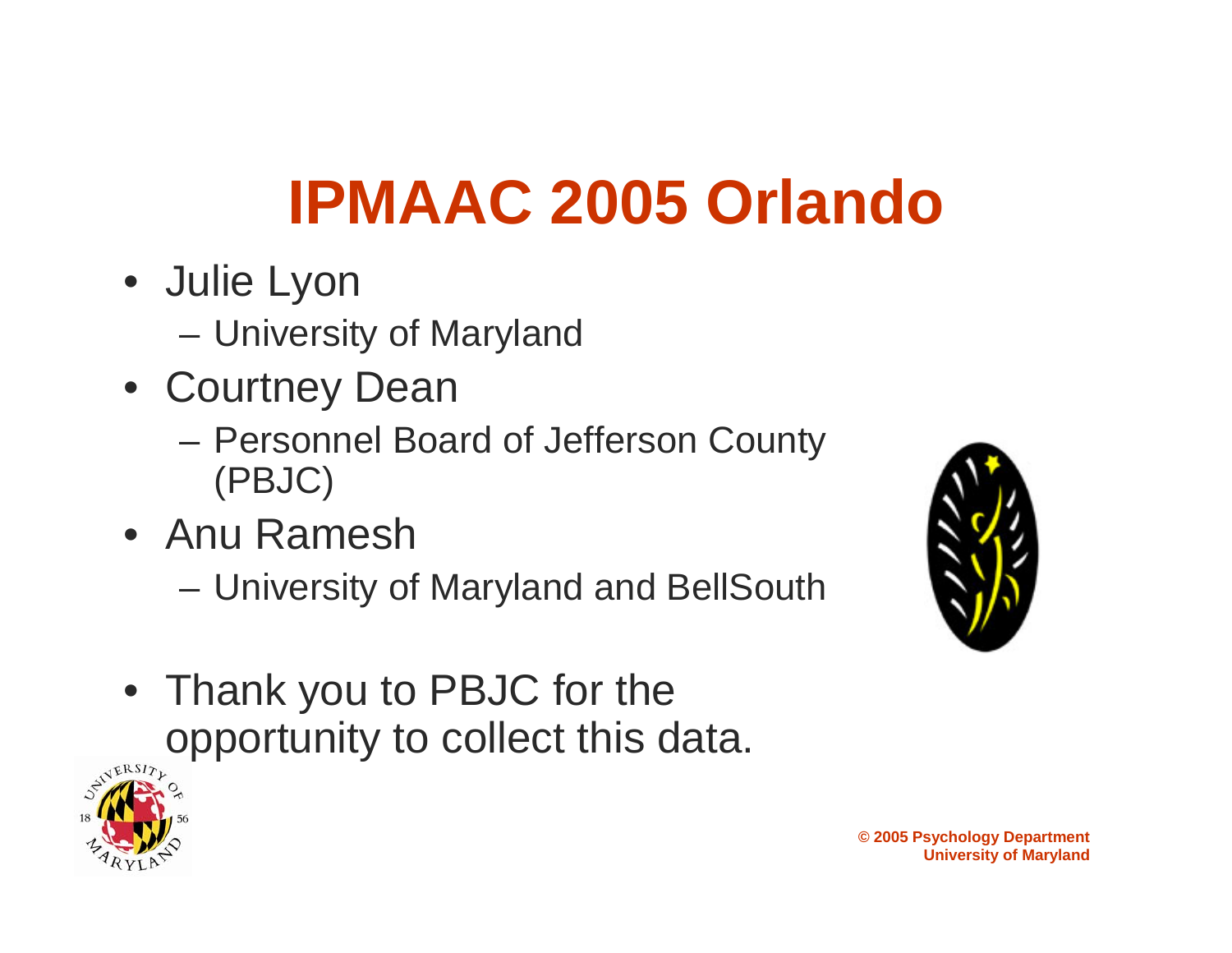## **Background**

• Adverse Impact Ratio =

#### # SELECTED<sub>Group1</sub>

# APPLIED<sub>Group1</sub>

 $\mathcal{L}_\text{max}$  and  $\mathcal{L}_\text{max}$  are the set of the set of the set of the set of the set of the set of the set of the set of the set of the set of the set of the set of the set of the set of the set of the set of the set o

 $> .80$ 

# SELECTED<sub>Group2</sub>

# APPLIED<sub>Group2</sub>

 $\overline{\phantom{a}}$  , and the contribution of the contribution of the contribution of the contribution of the contribution of the contribution of the contribution of the contribution of the contribution of the contribution of the



**© 2005 Psychology Department University of Maryland**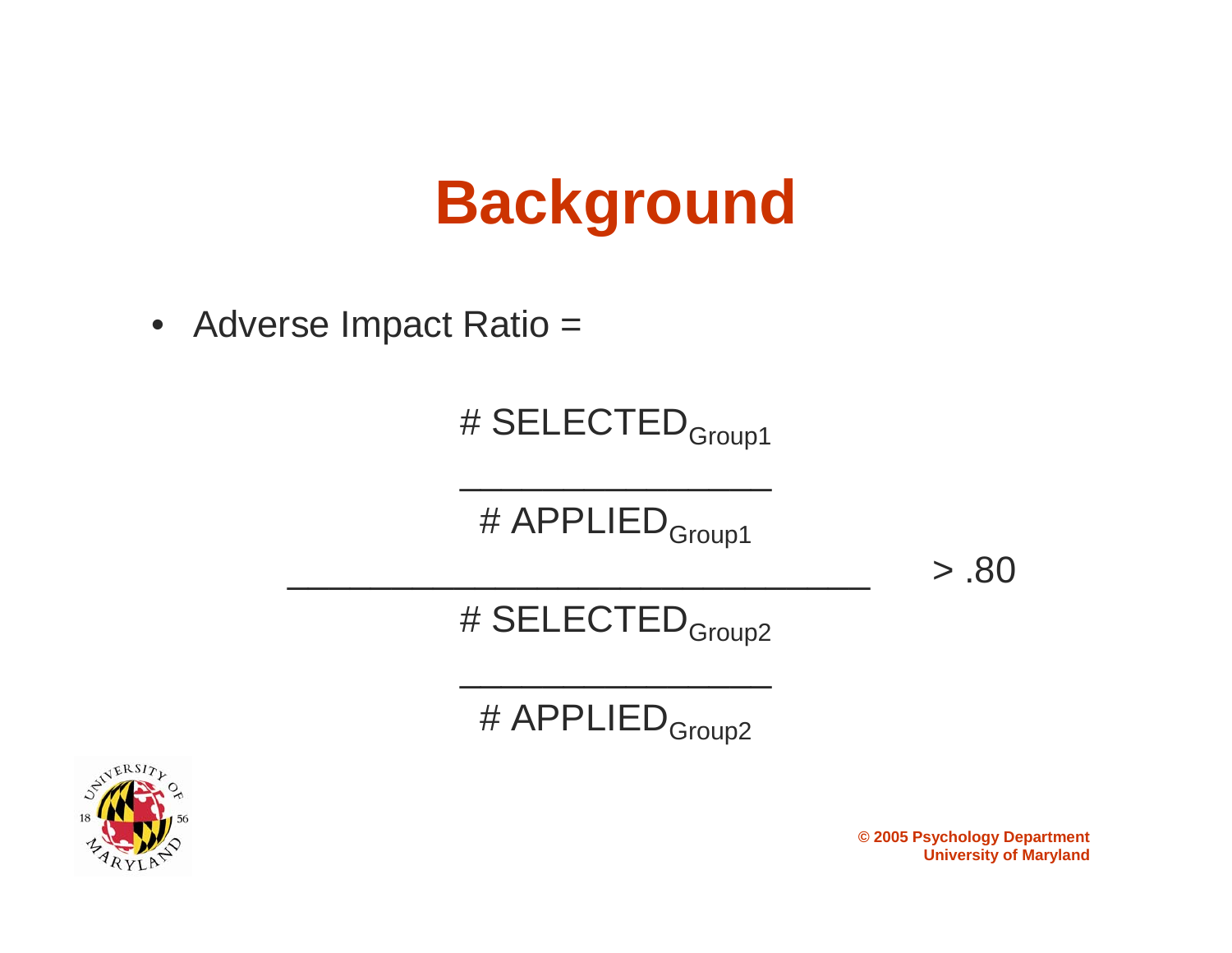### **Past: 'It's a Selection Issue'**

• Adverse Impact Ratio =

### # SELECTED<sub>Group1</sub>

# APPLIED<sub>Group1</sub>

 $\mathcal{L}_\text{max}$  and  $\mathcal{L}_\text{max}$  are the set of the set of the set of the set of the set of the set of the set of the set of the set of the set of the set of the set of the set of the set of the set of the set of the set o

# SELECTED<sub>Group2</sub>

 $\mathcal{L}_\mathcal{L}$  , and the set of the set of the set of the set of the set of the set of the set of the set of the set of the set of the set of the set of the set of the set of the set of the set of the set of the set of th

# APPLIED<sub>Group2</sub>

 $\overline{\phantom{a}}$  , and the contribution of the contribution of the contribution of the contribution of the contribution of the contribution of the contribution of the contribution of the contribution of the contribution of the



**© 2005 Psychology Department University of Maryland** Sackett & Ellingson (1997); Sackett & Roth (1996); Hattrup, Rock, & Scalia (1997); Hakel (1998); Chan & Schmitt (1997)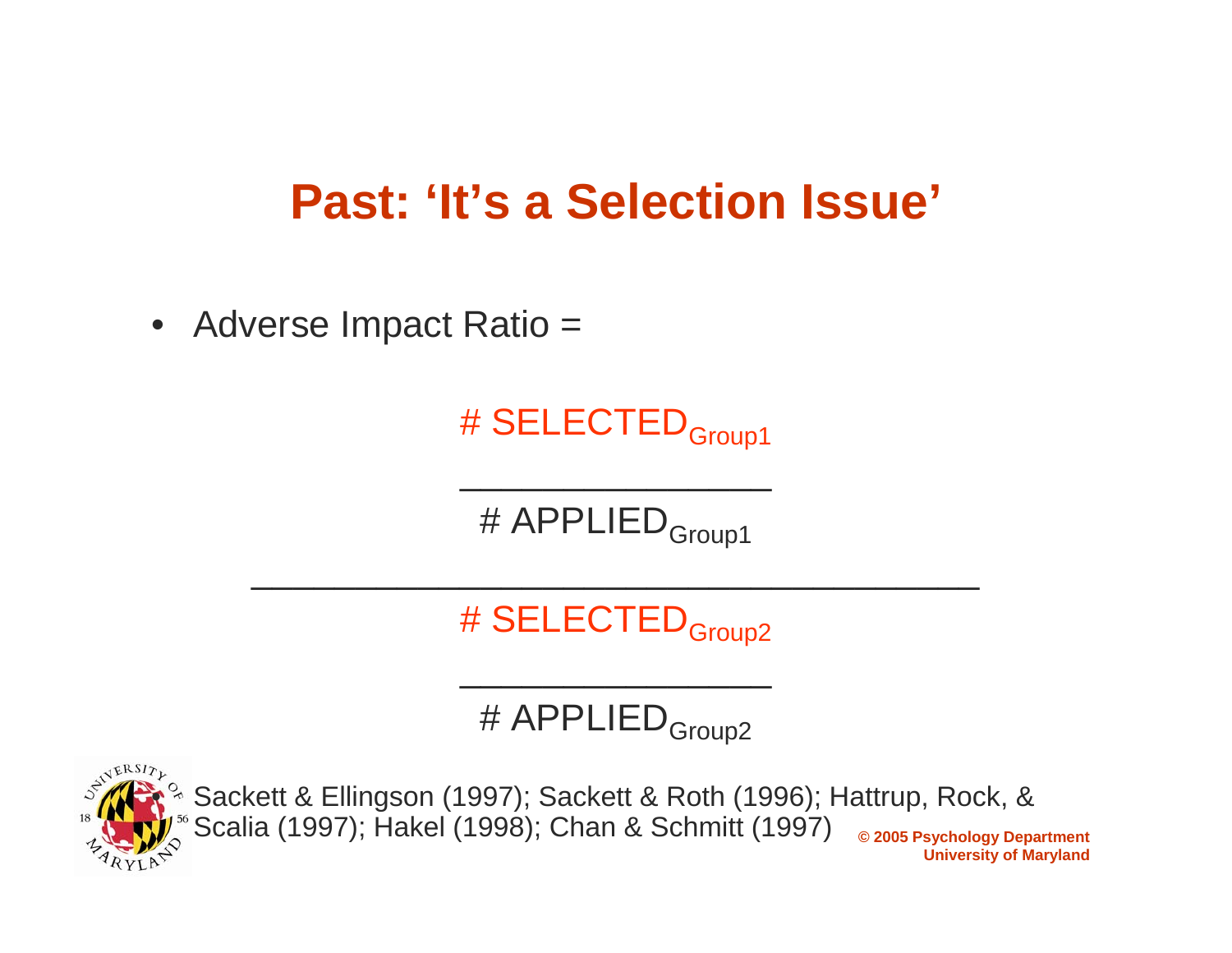### **Future: 'It's an Applicant Pool Problem'**

• Adverse Impact Ratio =

#### # SELECTED<sub>Group1</sub>

# APPLIED<sub>Group1</sub>

 $\mathcal{L}_\text{max}$  and  $\mathcal{L}_\text{max}$  are the set of the set of the set of the set of the set of the set of the set of the set of the set of the set of the set of the set of the set of the set of the set of the set of the set o

# SELECTED<sub>Group2</sub>

 $\mathcal{L}_\mathcal{L}$  , and the set of the set of the set of the set of the set of the set of the set of the set of the set of the set of the set of the set of the set of the set of the set of the set of the set of the set of th

# APPLIED<sub>Group2</sub>

 $\overline{\phantom{a}}$  , and the contribution of the contribution of the contribution of the contribution of the contribution of the contribution of the contribution of the contribution of the contribution of the contribution of the



 $\int_{56}^{\infty}$ Murphy, Osten, & Myors (1995); Ryan, Ployhart, & Friedel (1998)

**© 2005 Psychology Department University of Maryland**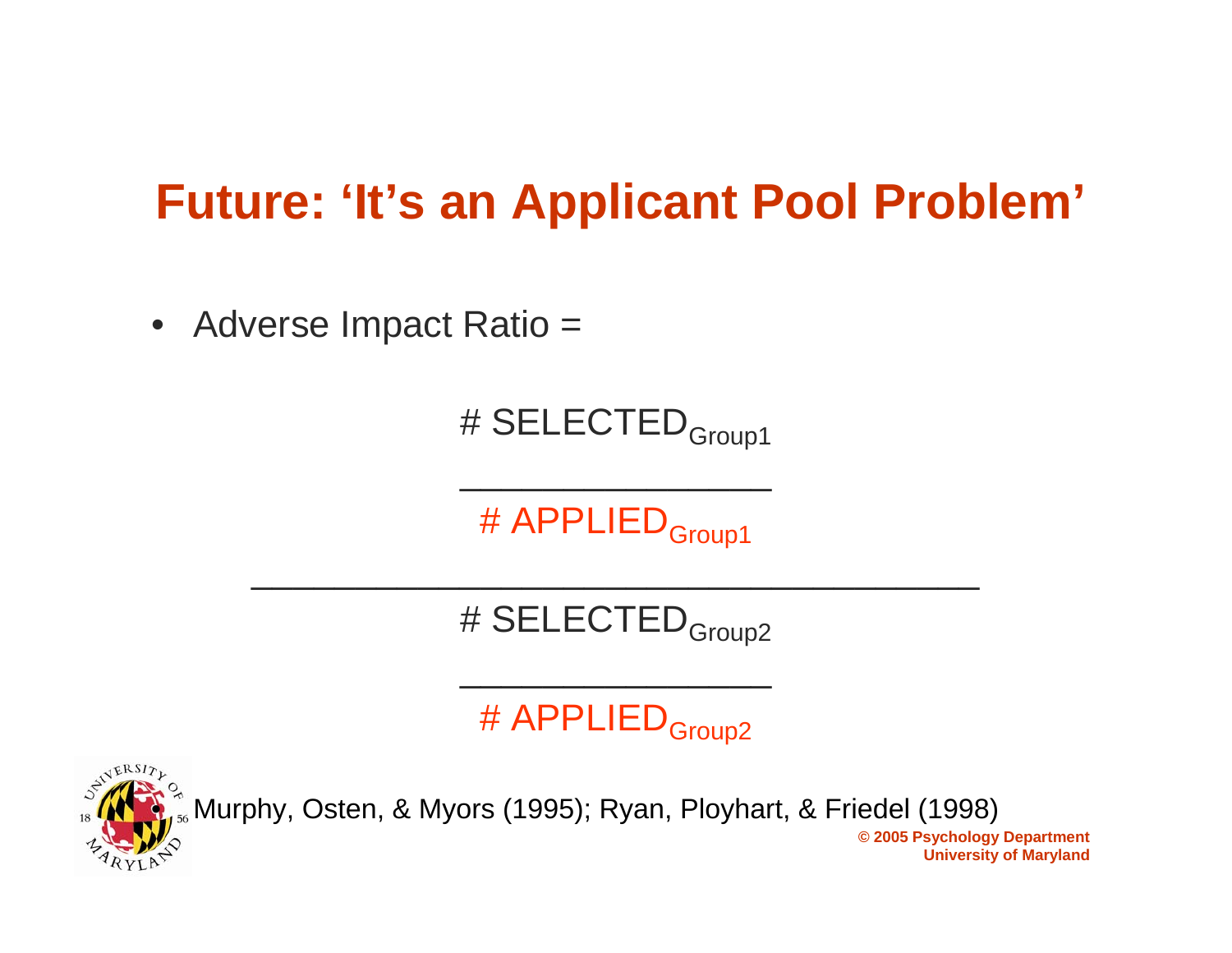# **The 'Applicant Pool Problem'**

• Poor applicant pool quality can make adverse impact virtually inevitable, thereby negating improvements in other aspects of selection testing

Murphy, Osten, & Myors (1995)

Ryan, Ployhart, & Friedel (1998)

- Applicant pool quality
	- Number and qualifications of majority and minority candidates

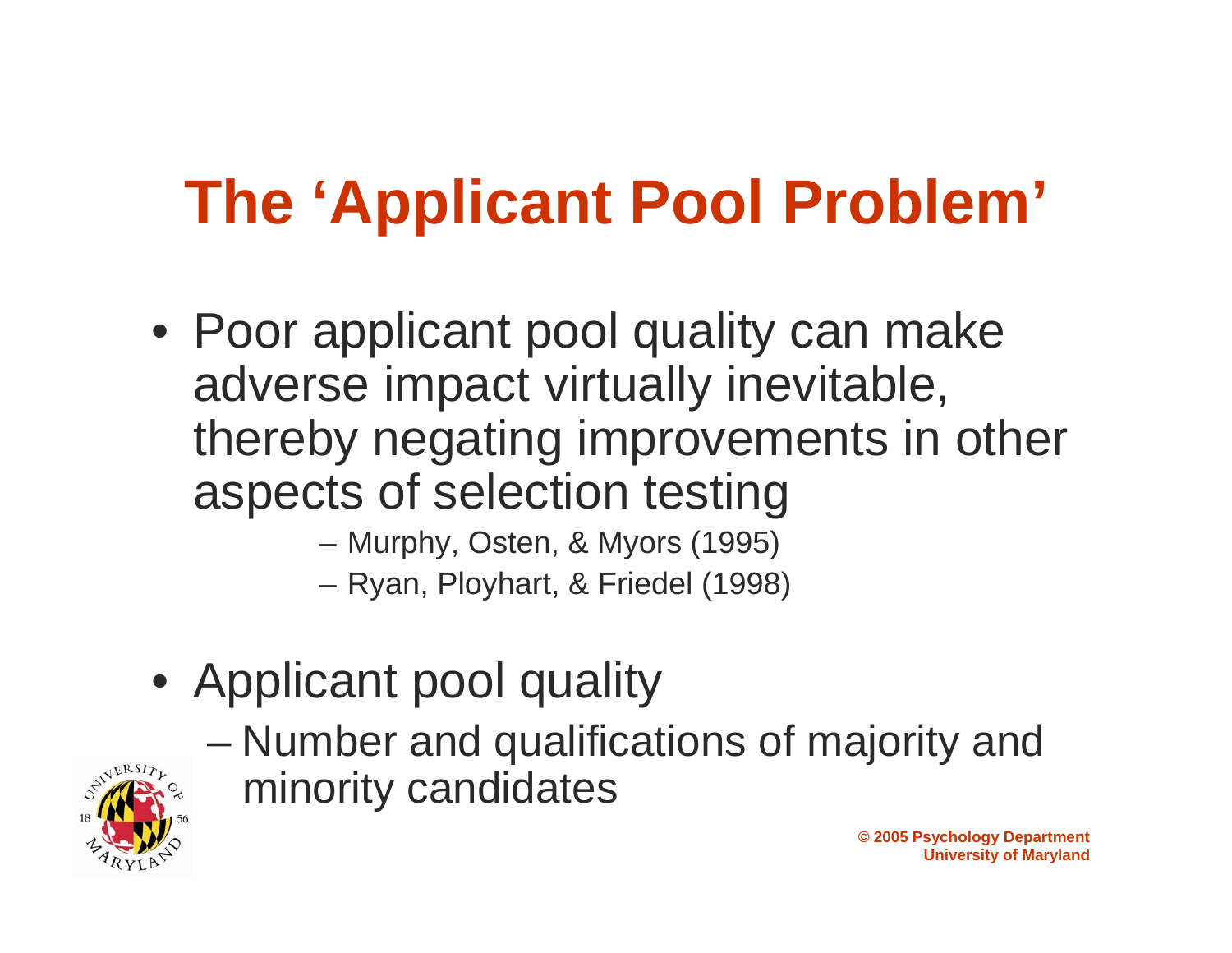### **Causes of the 'Applicant Pool Problem'**

- HR's good intentions
	- **Hart Communication** Recruiting unqualified minority applicants
- Unequal access to information about the job
	- Limited access to informal networks
	- –Lack of comparable experience
	- –Fewer relatives and friends in the position
- Social support from friends and family
- Positions require minimum qualifications only

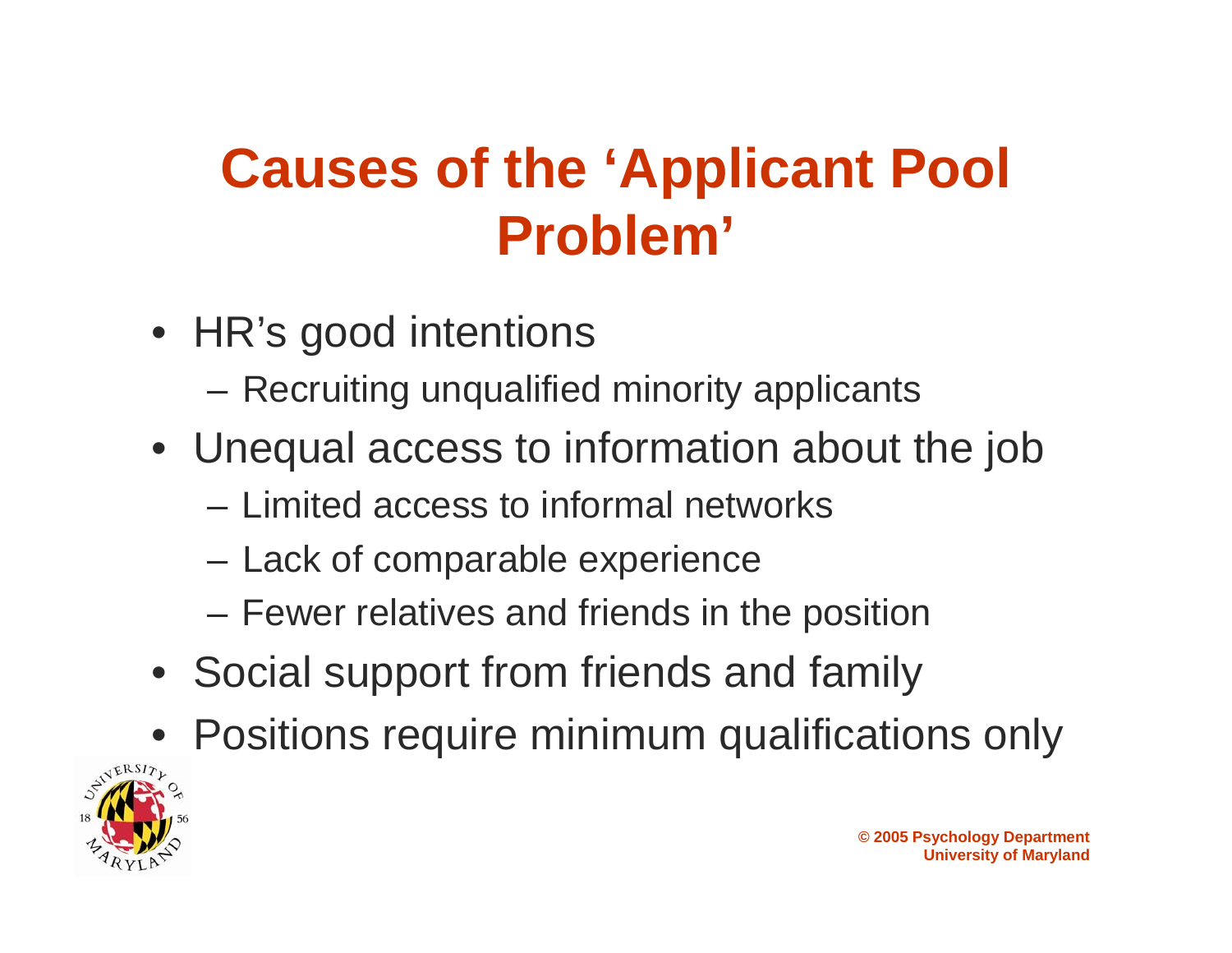

• Explore the applicant pool problem in a recent entry-level firefighter examination.

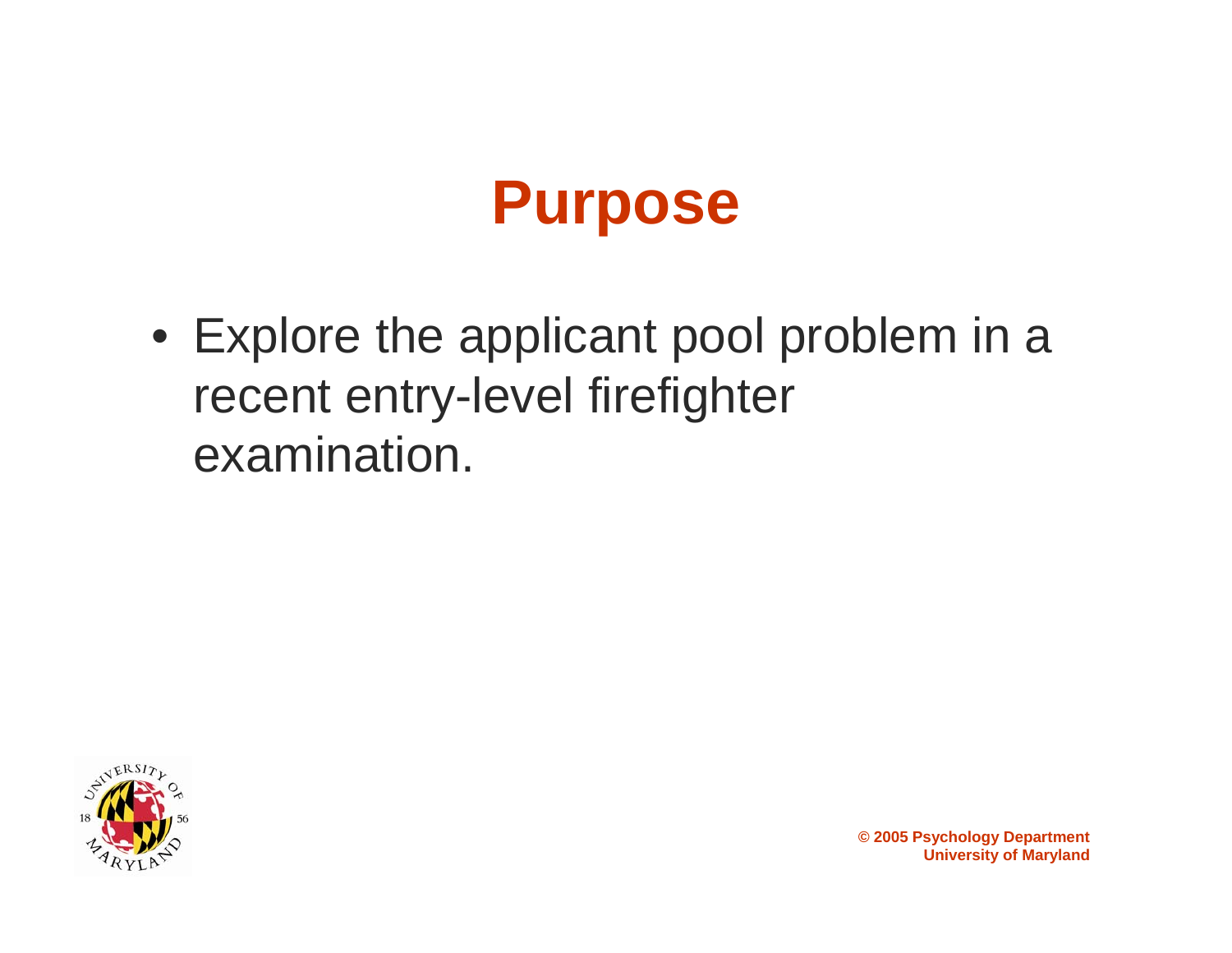## **About PBJC**

- Responsible for testing for all public jobs
- Serves 17 independent municipalities, the JC Commission, the Health Dept, Emergency Management, and the public hospital
- Develops eligibility lists



Operates under consent decree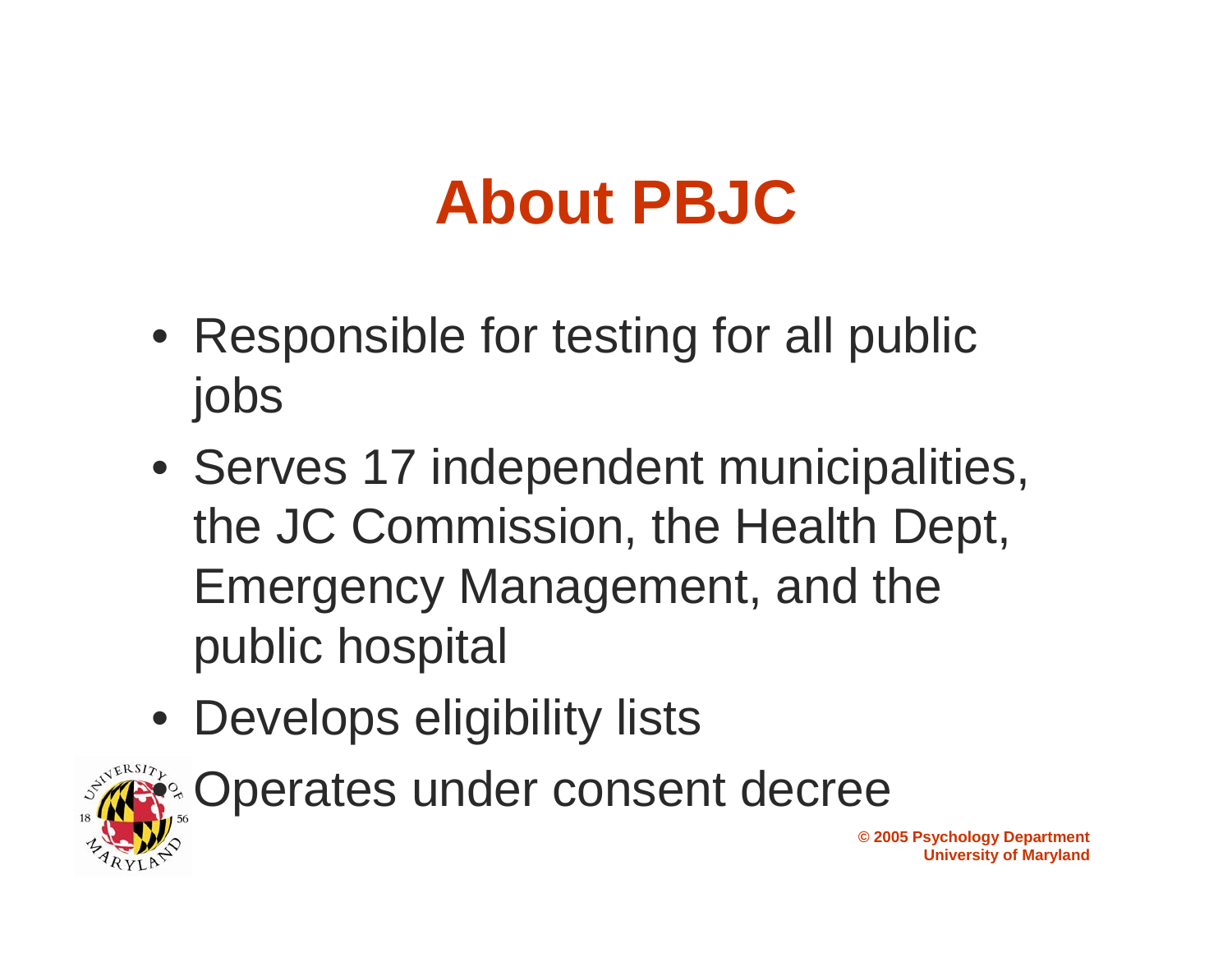# **PBJC Firefighter Candidates**

- Entry level position
	- **Hart Communication** Only requirement is over 18 years old
- Multiple hurdle process
	- –Biodata, structured interview
- Extreme background and educational differences
	- Recent high school graduates
	- Current volunteer firefighters



Retired firefighter officers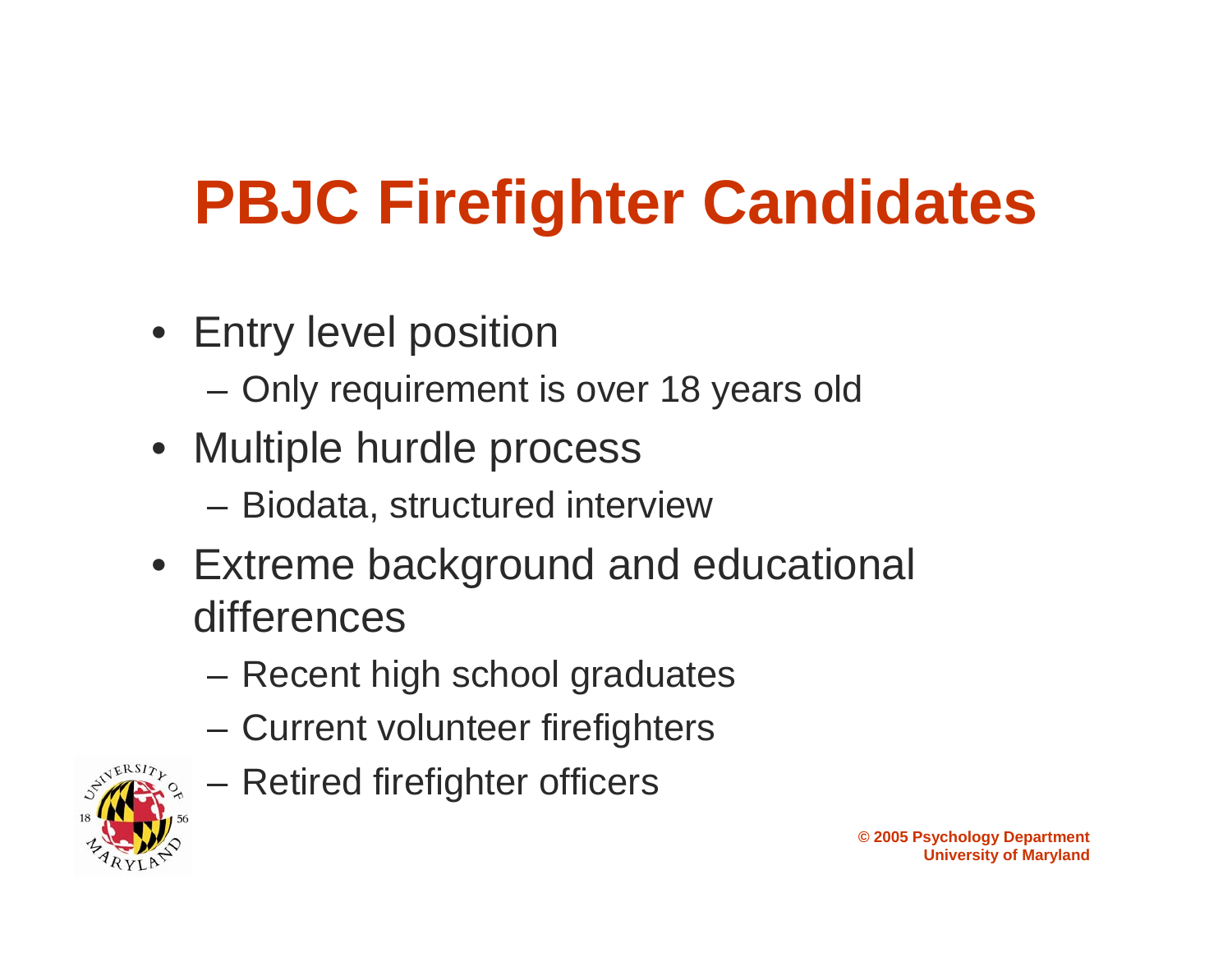# **Sample**

- N = 675 firefighter candidates
	- 1095 present
	- 62% response rate
- Survey administered during first hurdle
- •Average  $age = 27$  years – s.d. = 7
- Gender
	- 85% male
	- 9% female
	- 6% don't know
- • Race
	- 46% African American
	- 43% White
	- 9% don't know
	- 2% other

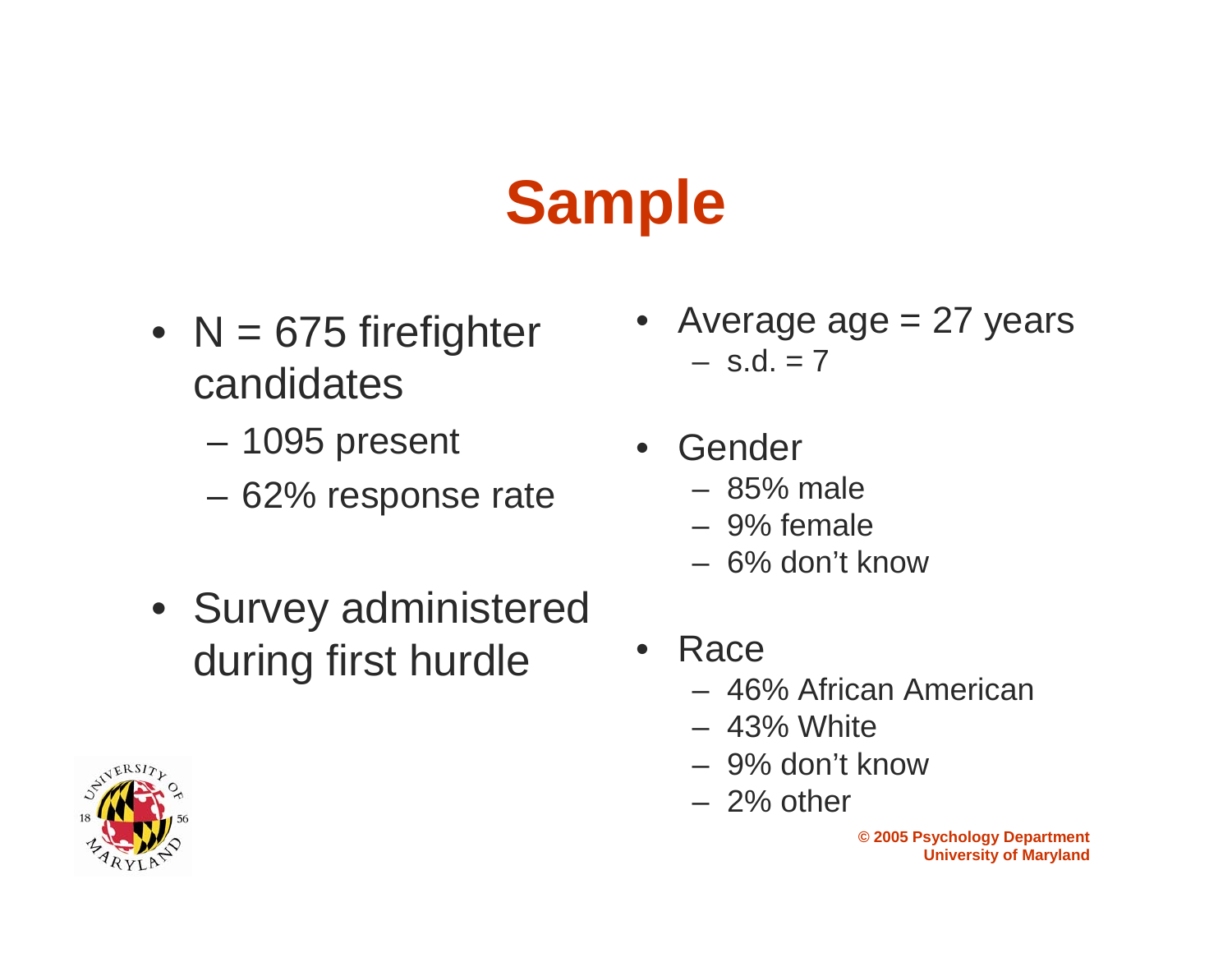# **Who did you talk to about FF?**



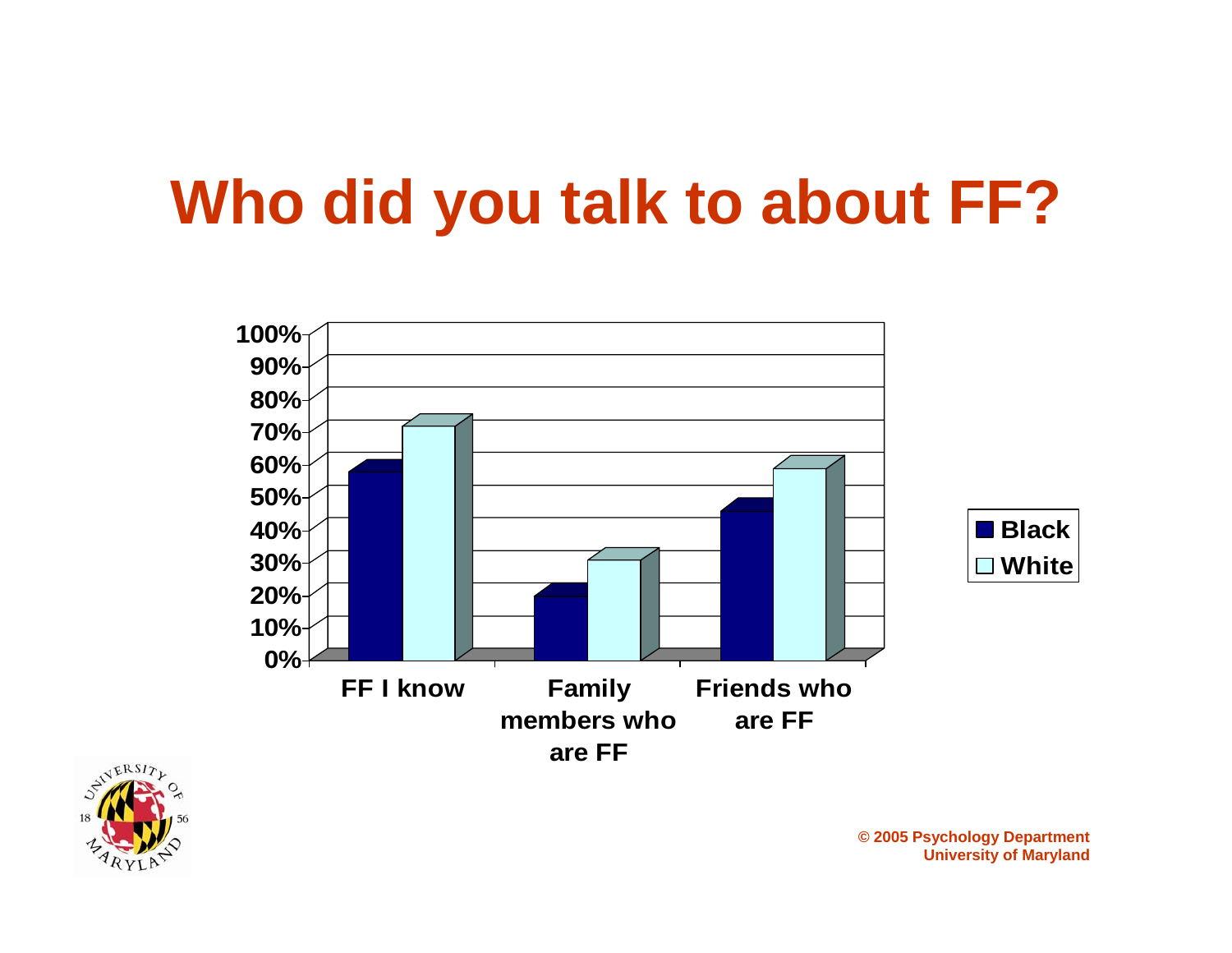### **How did you learn more about FF?**



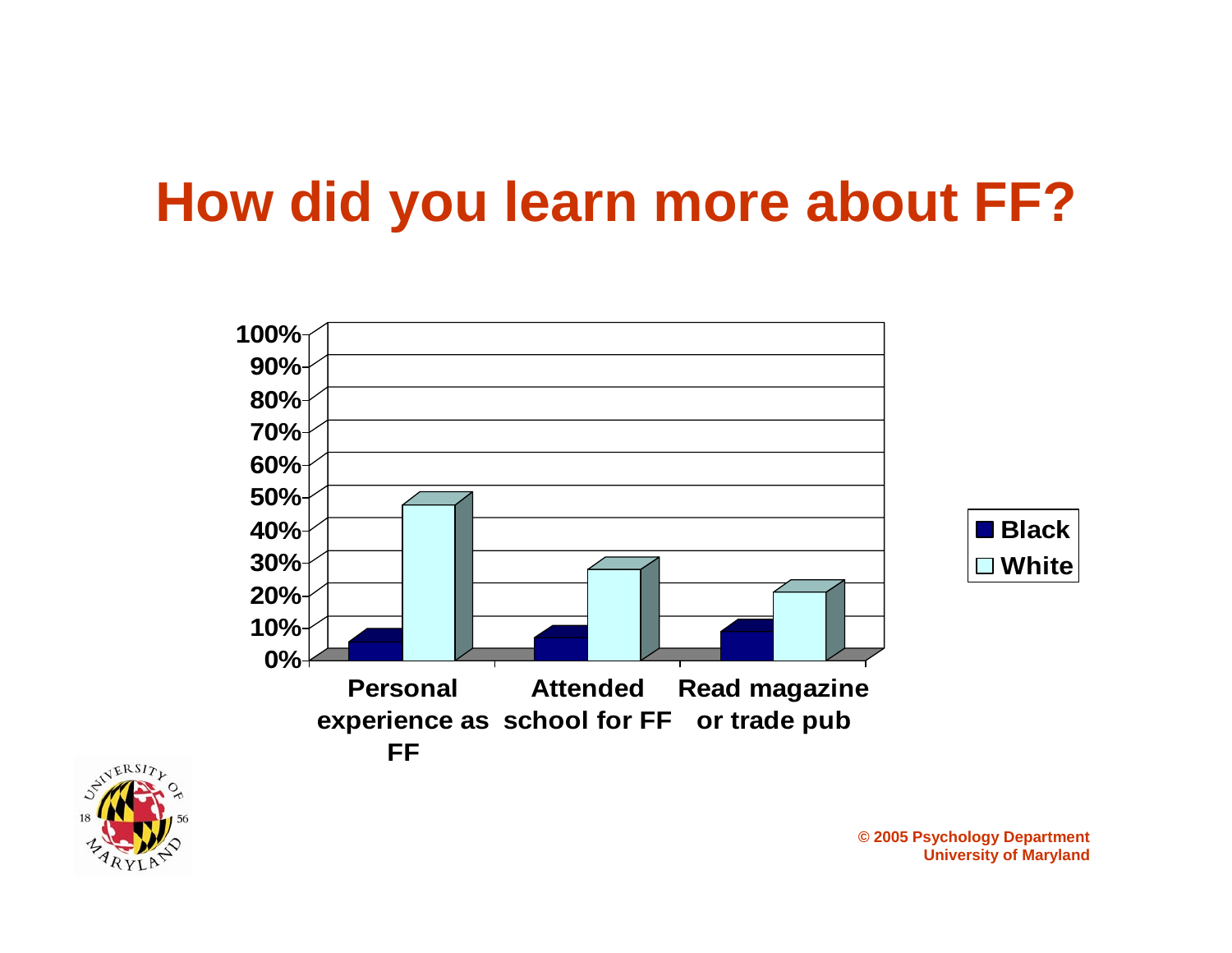## **Applicant Status**





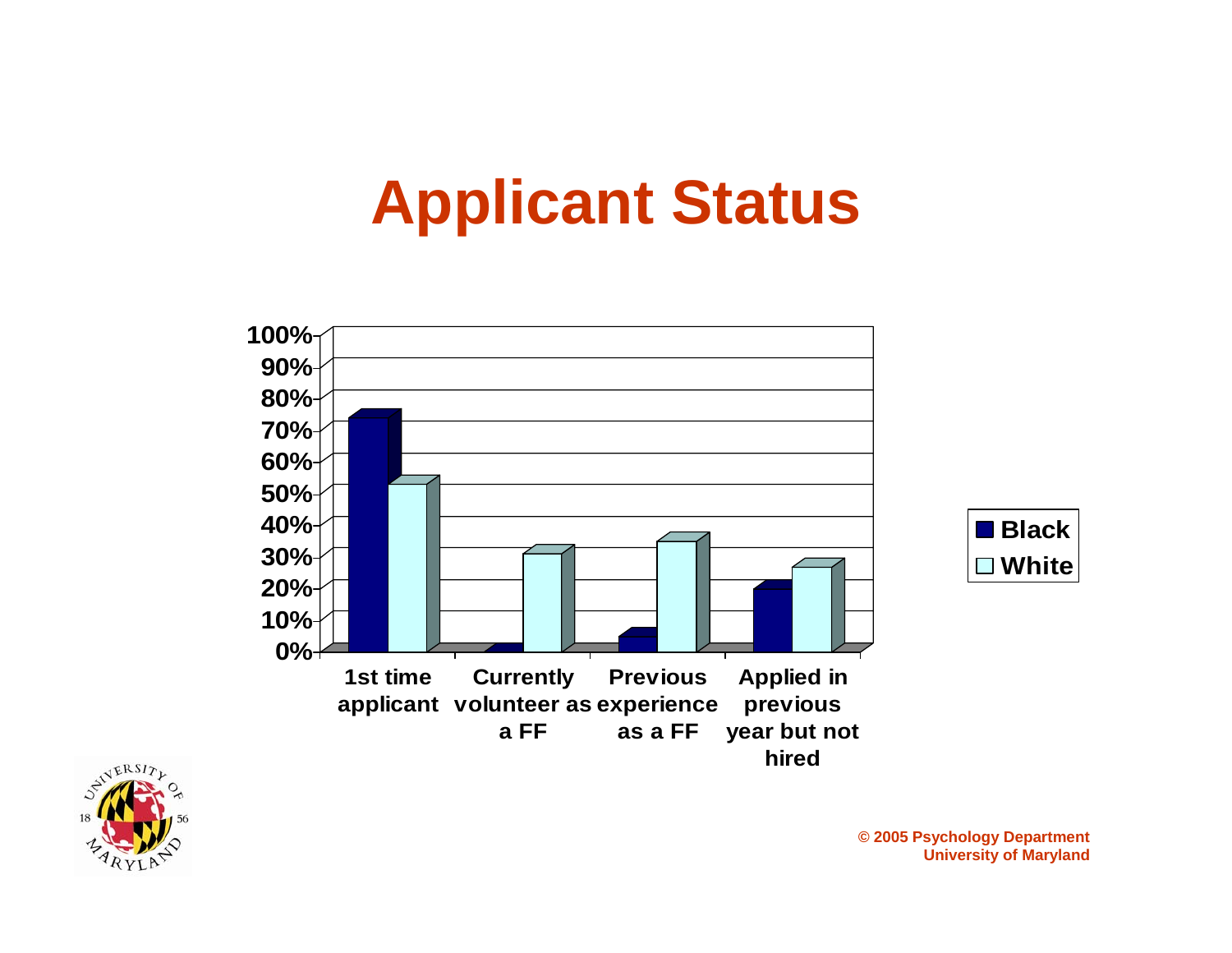## **EMT Certification**



STIVERSIT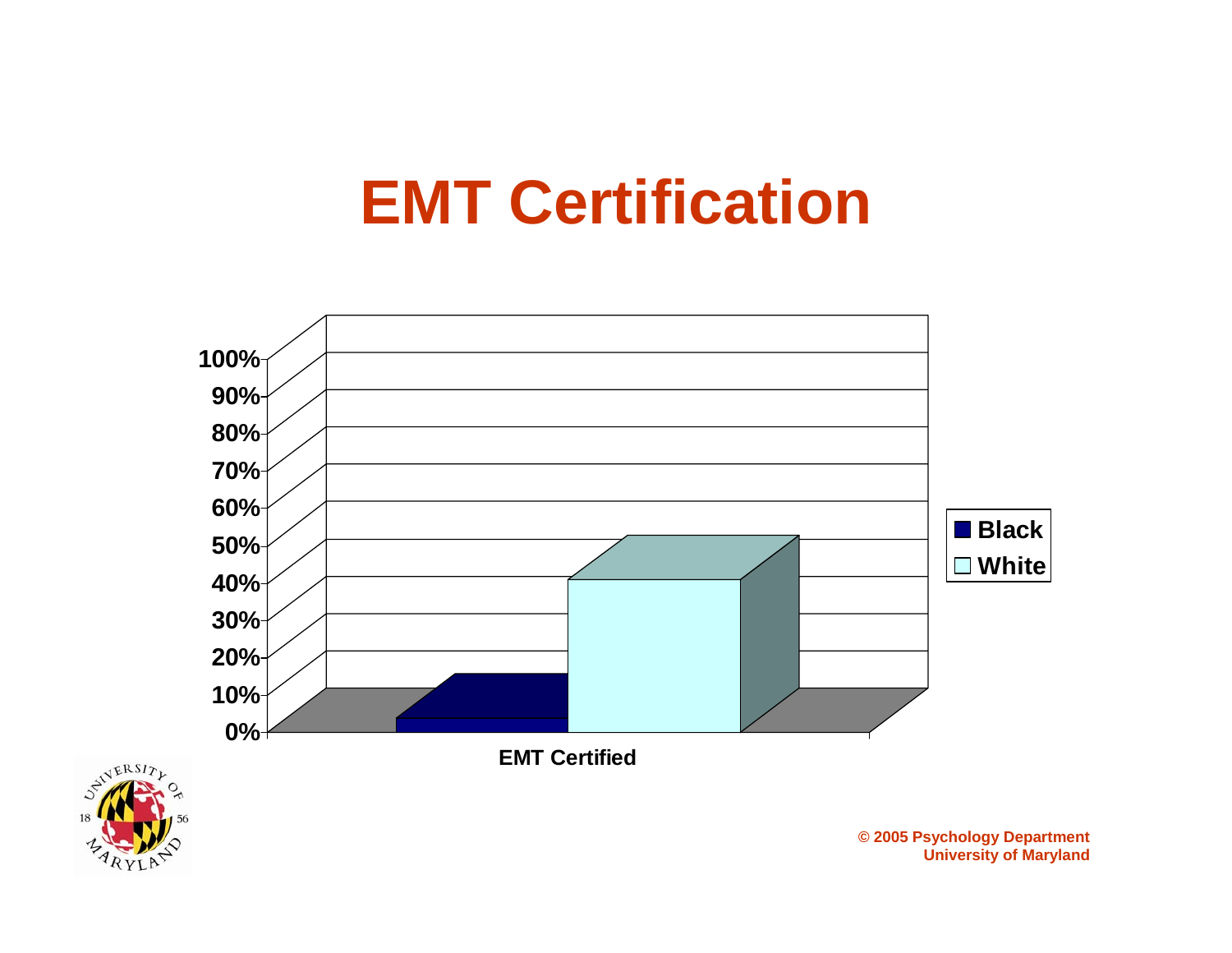# **Number of family and friends in firefighting**

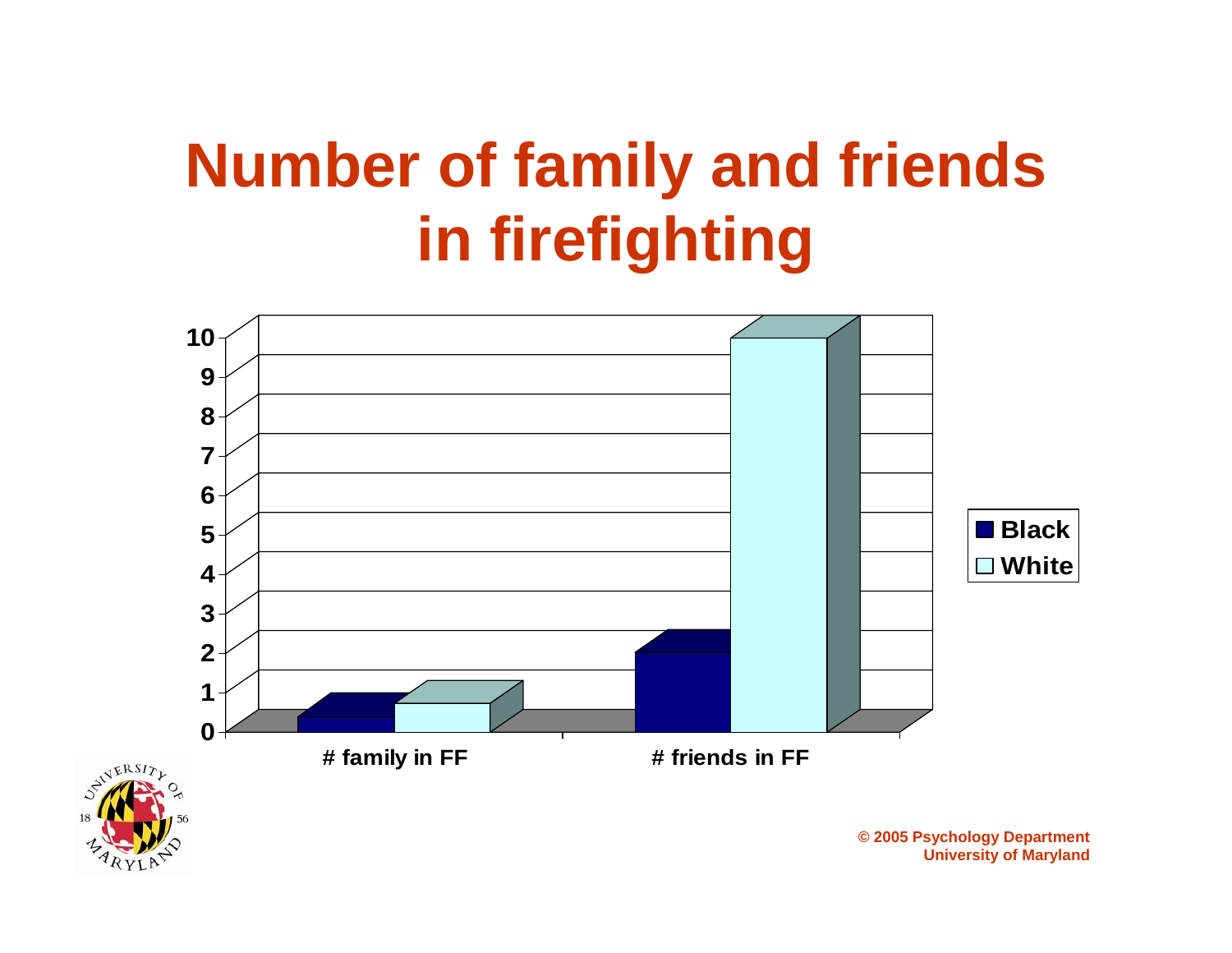# **At least one family member or friend in firefighting**



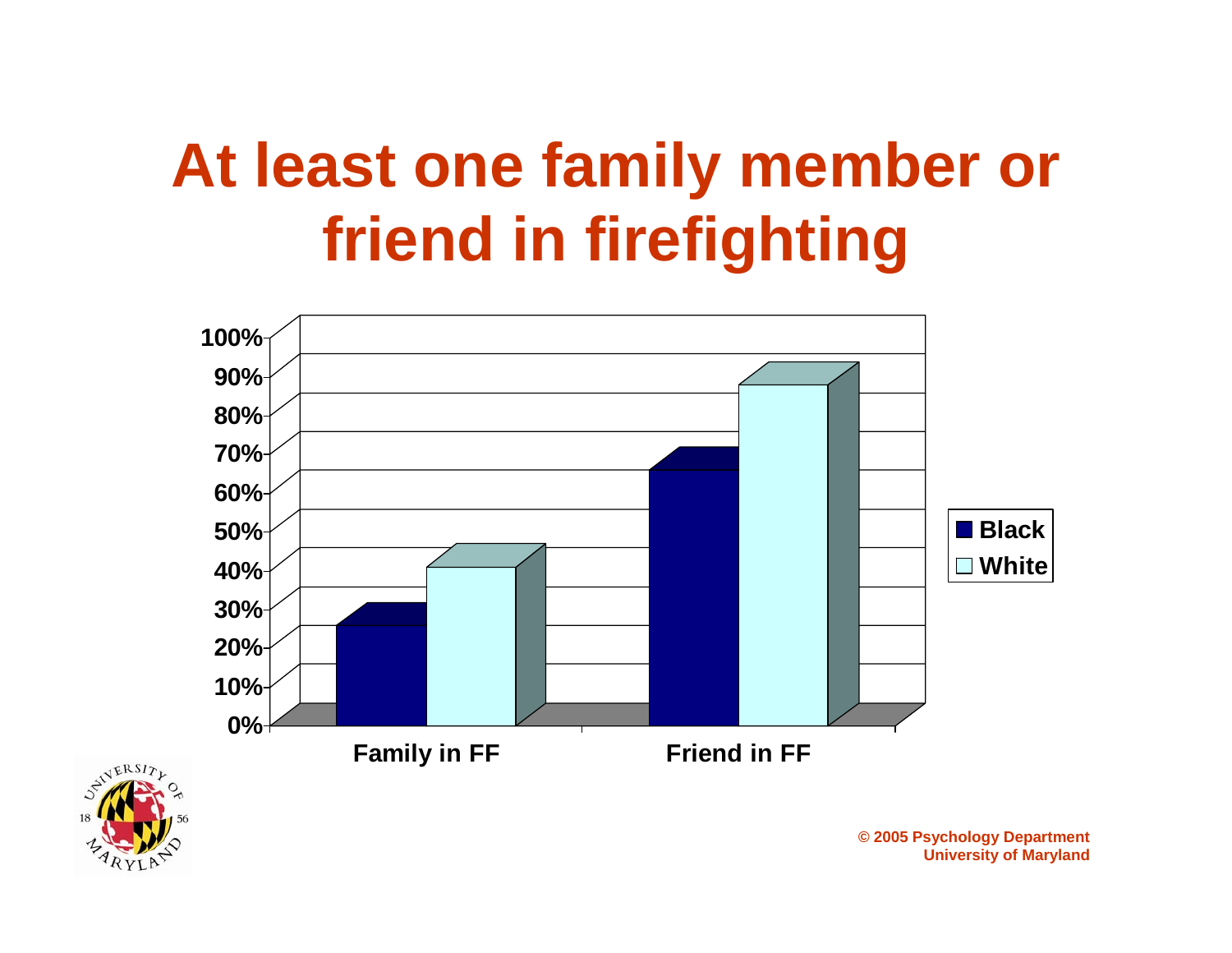## **Recruitment Source**



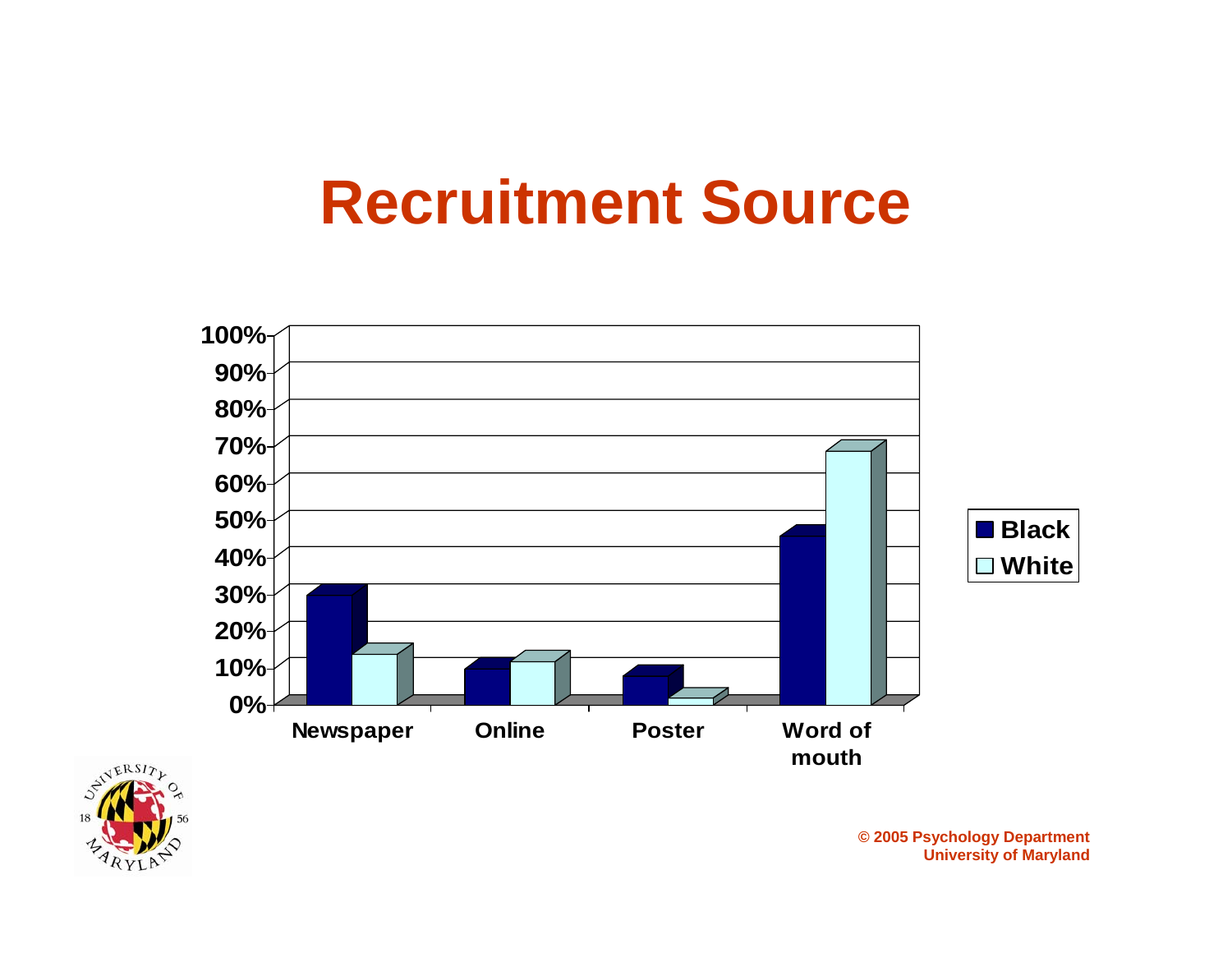# **Family and friend support**

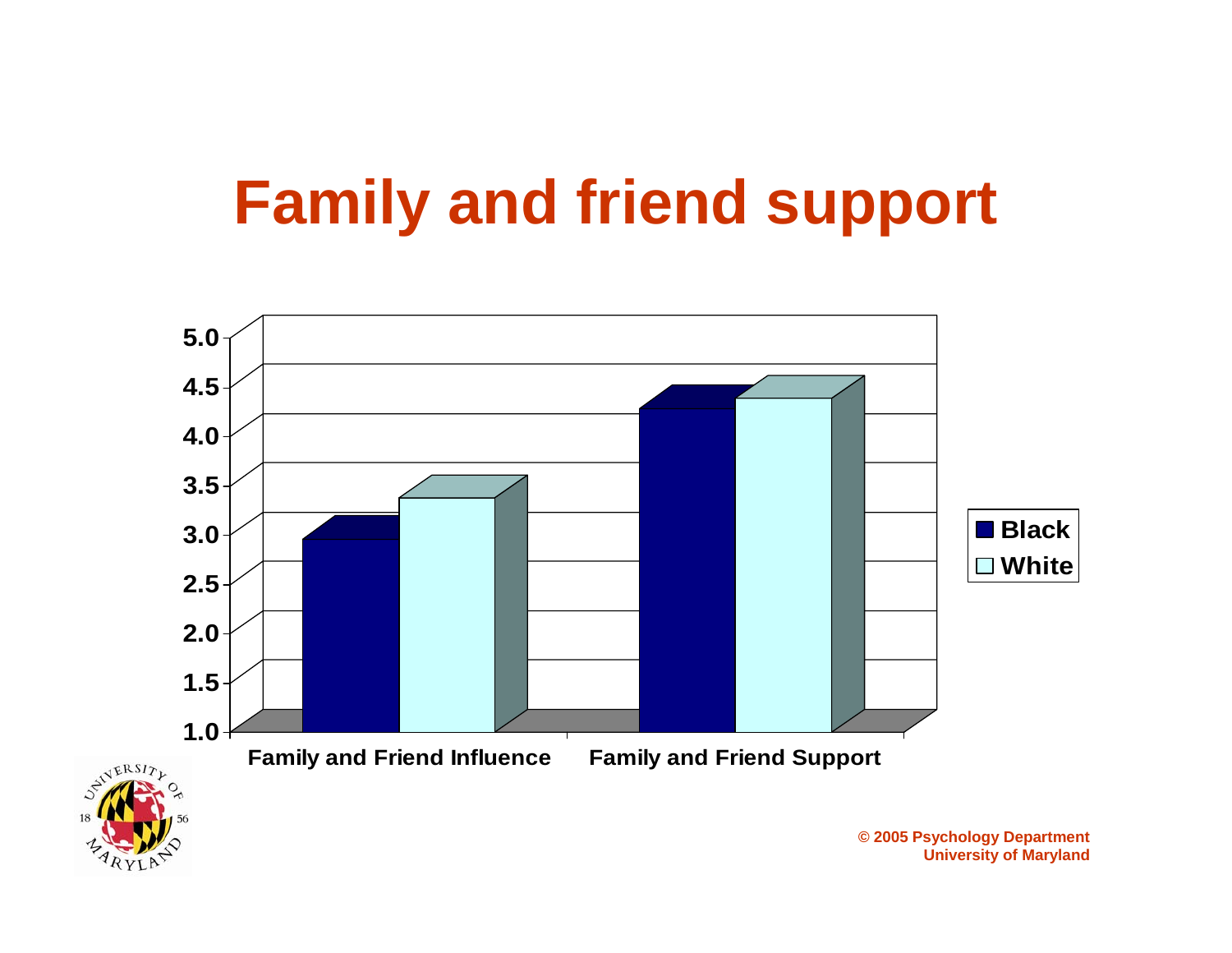# **Summary of Results**

- Whites had **more experience** in firefighting than Blacks.
- Blacks were more likely to be **first time candidates** than Whites.
- Whites had a greater number of **family and friends** in firefighting.
- Whites were more likely to be recruited from an **informal source** (e.g., word-of mouth) than Blacks.
- Blacks were more likely to be recruited from a **formal source** (e.g., newspaper ad) than Whites.



 Whites report greater **family and friend influence and support** than Blacks.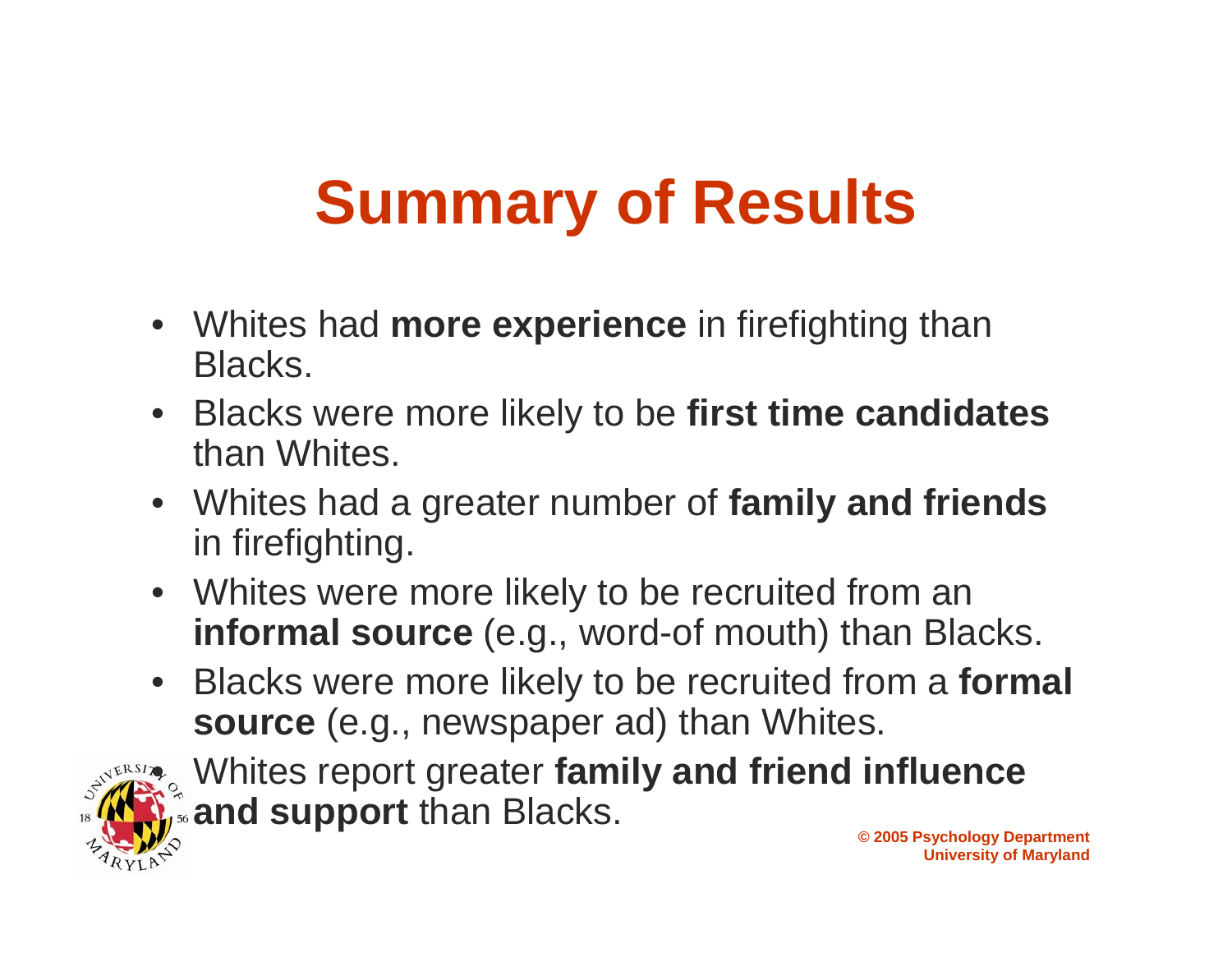## **Reducing Adverse Impact: Selection System Solutions**

- Reduce the cognitive load of the tests
	- Video-based interviewing
	- **Line Communication**  Reduce reliance on paper-and-pencil measures (e.g., reading comprehension)
- Test on variety of dimensions (e.g., teamwork, customer service orientation)
- Biodata
- Statistical solutions
	- Banding
	- –Many-facet IRT to capture bias

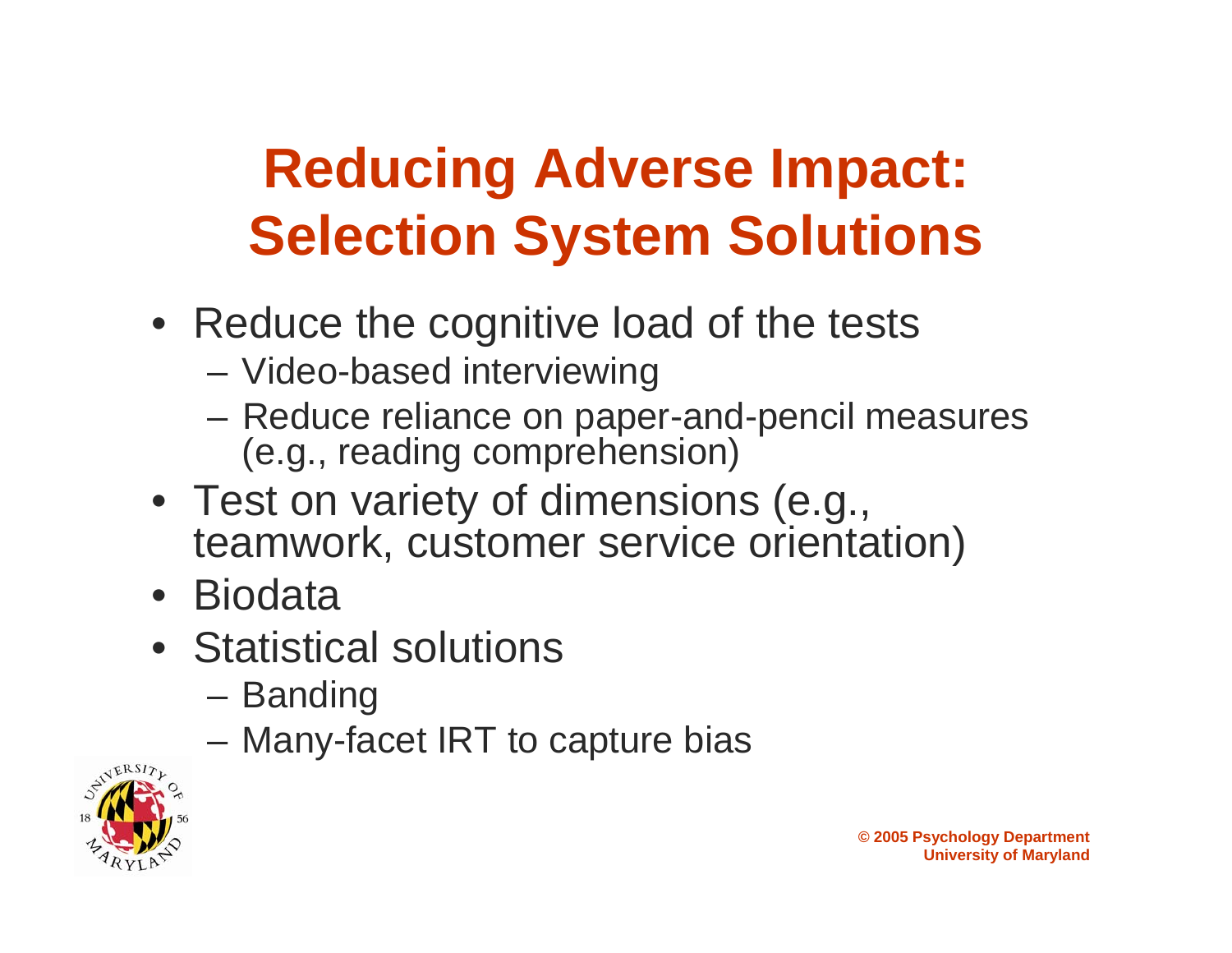## **Reducing Adverse Impact: Applicant Pool Solutions**

- Targeted recruiting
	- Targeted recruitment messages
	- **Line Communication**  Encourage informal recruiting (e.g., word-ofmouth) by minority firefighters
	- **Line Communication** Active recruiting by organizational members
- Realistic job previews
	- Pre-test seminars
	- Community outreach
- Mentoring programs
	- –Encourage volunteer firefighting

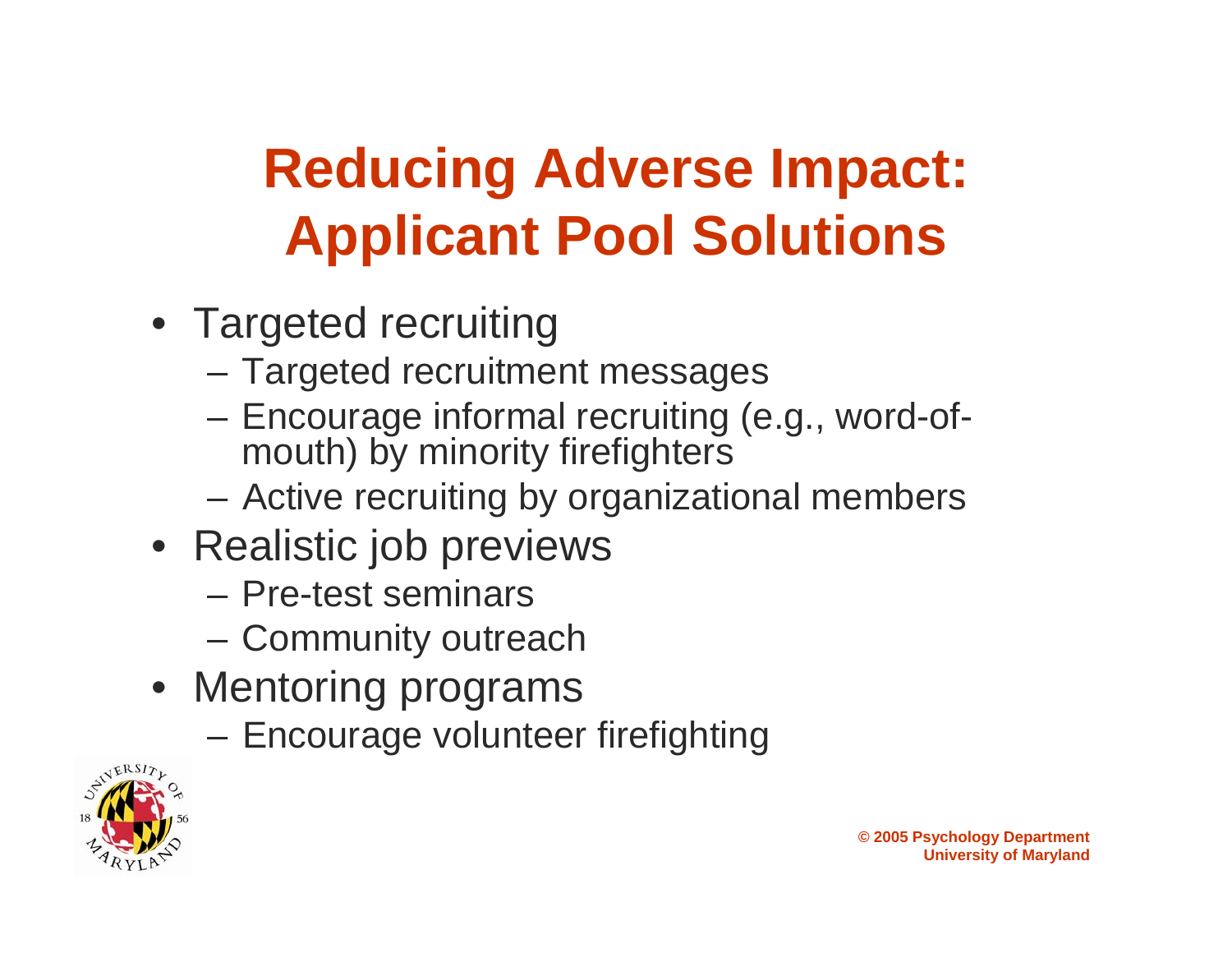# **Future Directions**

- Job perception accuracy
	- Are these applicant pool factors related to job perception accuracy?
	- and the state of the state Does job perception accuracy lead to higher test performance?
	- **Links of the Company**  Is race just a proxy for experience or job perception accuracy?

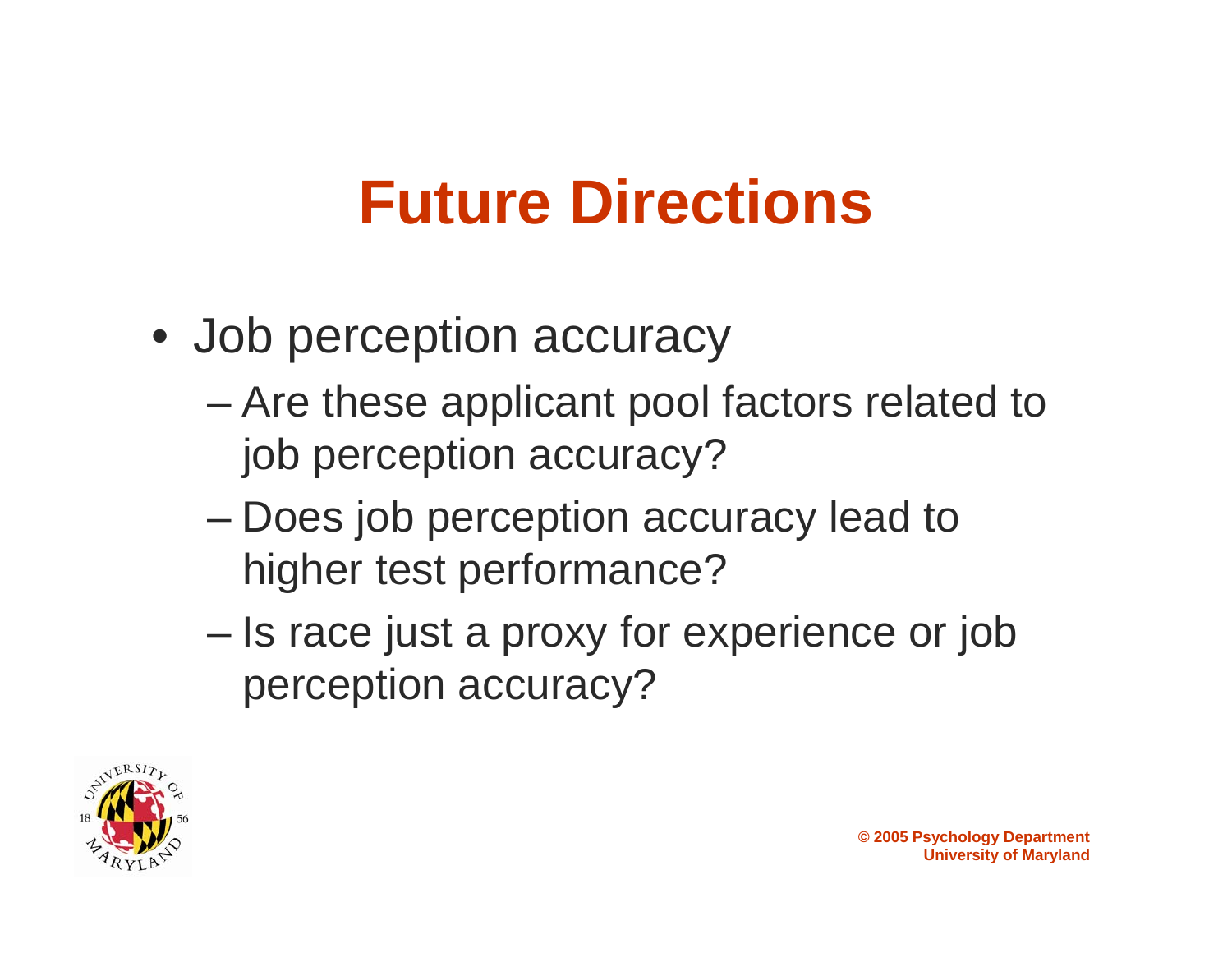## **Audience Discussion**

• What advice do you have for solving the 'applicant pool problem'?